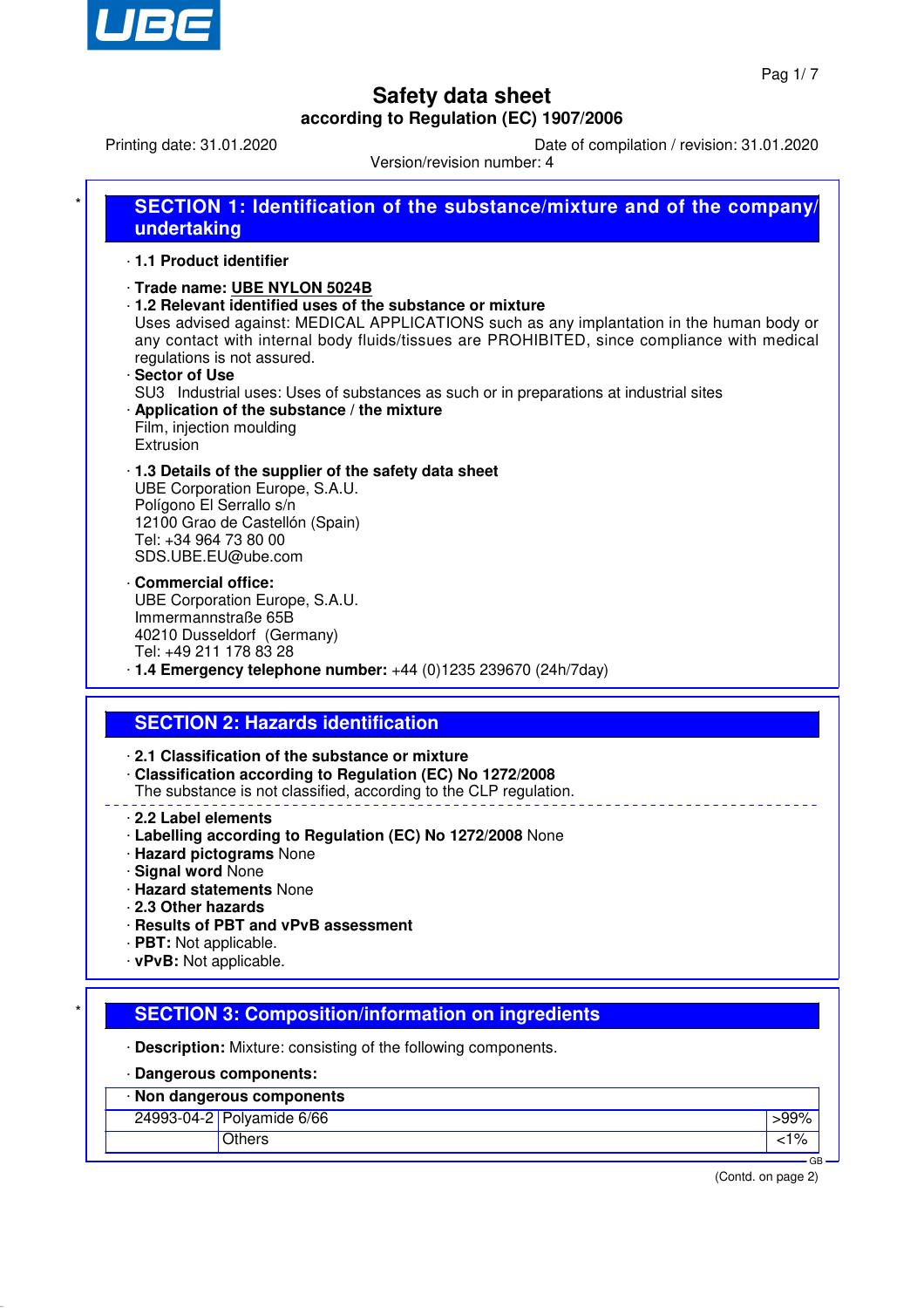

Printing date: 31.01.2020 Date of compilation / revision: 31.01.2020

Version/revision number: 4

**Trade name: UBE NYLON 5024B**

### **SECTION 4: First aid measures**

- · **4.1 Description of first aid measures** · **General information:** Immediately remove any clothing soiled by the product. Take affected persons out into the fresh air. Seek medical treatment. · **After inhalation:** If exposed to vapors from heating and molding material , remove to fresh air . If symptoms, coughing and discomfort in nose and throat remain, get medical attention. Molten state: Supply fresh air; consult doctor in case of complaints. · **After skin contact:** Immediately wash with water and soap and rinse thoroughly. If redness, itching or burning sensation develops, get medical attention. After contact with the molten product, cool rapidly with cold water. Do not pull solidified product off the skin. Seek medical treatment. · **After eye contact:** Inmediately flush exposed area with copious amounts of tepid water for at least 15 minutes If redness, itching or burning sensation develops, do not rub eyes and immediately get medical attention. · **After swallowing:** Rinse out mouth and then drink plenty of water. Do not induce vomiting; call for medical help immediately. · **4.2 Most important symptoms and effects, both acute and delayed** At molten state, expected to cause burns to skin. Irreversible dermatitis will occur if you do not wash affected skin immediately and thoroughly. · **4.3 Indication of any immediate medical attention and special treatment needed** Treatment: Treat according to symptoms (decontamination, vital functions), no known specific antidote. **SECTION 5: Firefighting measures**
	- · **5.1 Extinguishing media**
	- · **Suitable extinguishing agents:**

**Water** Fire-extinguishing powder Carbon dioxide Use fire extinguishing methods suitable to surrounding conditions. · **5.2 Special hazards arising from the substance or mixture** In case of fire, the following can be released: Carbon monoxide (CO) Carbon Dioxide (CO2) Under certain fire conditions, traces of other toxic gases cannot be excluded, e.g.: Hydrogen cyanide (HCN) Ammonia (NH3) · **5.3 Advice for firefighters** · **Protective equipment:** Firefighters should wear appropriate protective equipment

- Mouth respiratory protective device.
- · **Additional information**
- Cool endangered receptacles with water spray.

GB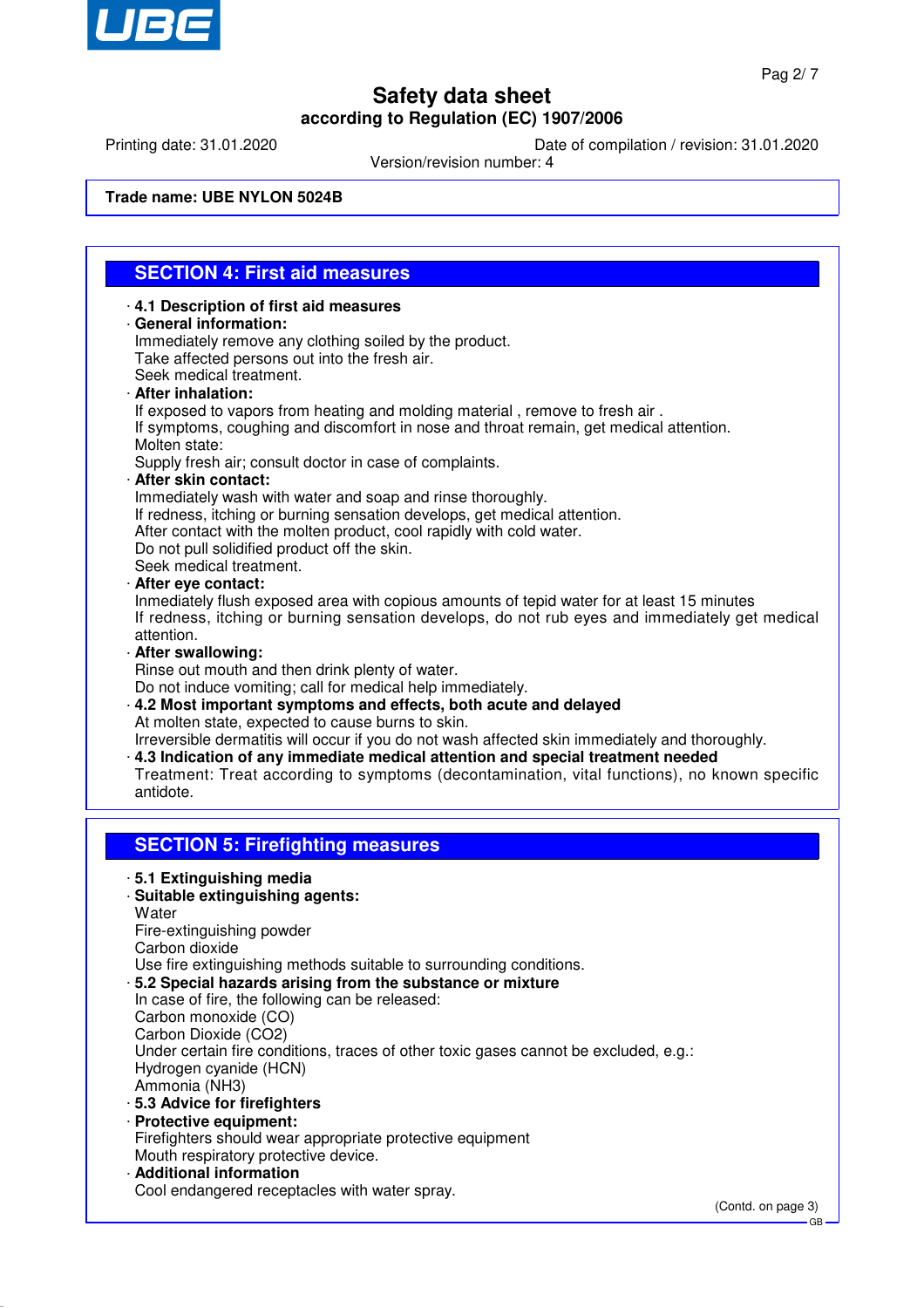

Printing date: 31.01.2020 Date of compilation / revision: 31.01.2020

Version/revision number: 4

**Trade name: UBE NYLON 5024B**

Collect contaminated fire fighting water separately. It must not enter the sewage system.

#### **SECTION 6: Accidental release measures**

- · **6.1 Personal precautions, protective equipment and emergency procedures** Stop leak if you can do so without risk Remove combustible materials Ensure adequate ventilation Use personal protective equipment as indicated in paragraph 8
- · **6.2 Environmental precautions:** Do not allow to enter sewers/ surface or ground water.
- · **6.3 Methods and material for containment and cleaning up:**

Sweep up to prevent slipping on polymer pellets Send for recovery or disposal in suitable receptacles.

- Dispose contaminated material as waste according to item 13.
- · **6.4 Reference to other sections** See Section 7 for information on safe handling. See Section 8 for information on personal protection equipment. See Section 13 for disposal information.

### **SECTION 7: Handling and storage**

· **7.1 Precautions for safe handling**

Keep away from foodstuffs, beverages and feed. Immediately remove all soiled and contaminated clothing Wash hands before breaks and at the end of work. Do not eat, drink, smoke or sniff while working. Molten state: Avoid skin contact with the liquefied material.

Avoid breathing dust/fume/vapours.

- · **Information about fire and explosion protection:** Protect against electrostatic charges.
- · **7.2 Conditions for safe storage, including any incompatibilities**
- · **Storage:**
- · **Requirements to be met by storerooms and receptacles:**
- Store in cool, dry conditions in well sealed receptacles.
- · **Information about storage in one common storage facility:** Not required.
- · **Further information about storage conditions:** Protect from heat and direct sunlight.
- · **7.3 Specific end use(s)**
- No further relevant information available.
- See item 1.2

### **SECTION 8: Exposure controls/personal protection**

- · **Additional information about design of technical facilities:** Adequate ventilation should be maintained at handing. Additionally, local exhaust ventilation recommended at melting process.
- · **8.1 Control parameters**
- · **Ingredients with limit values that require monitoring at the workplace:**

The product does not contain any relevant quantities of materials with critical values that have to be monitored at the workplace.

· **Additional information:** The lists valid during the making were used as basis.

(Contd. on page 4)

GB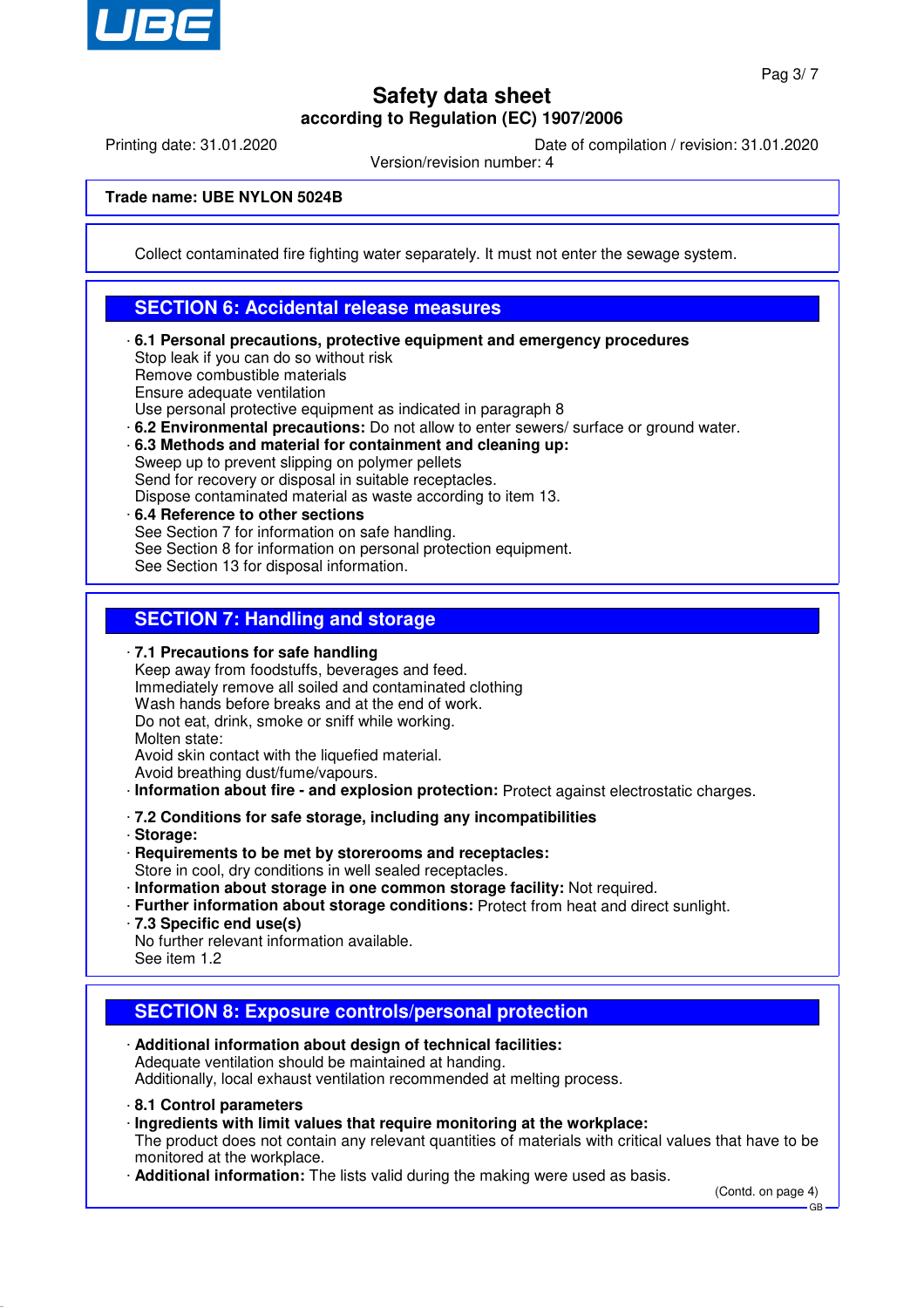

GB

# **Safety data sheet according to Regulation (EC) 1907/2006**

Printing date: 31.01.2020 Date of compilation / revision: 31.01.2020

Version/revision number: 4

**Trade name: UBE NYLON 5024B**



| Colour:<br>· Odour:                                                                                                                        | White<br>Odourless                           |  |  |  |
|--------------------------------------------------------------------------------------------------------------------------------------------|----------------------------------------------|--|--|--|
| · pH-value:                                                                                                                                | Not applicable because it is a solid mixture |  |  |  |
| Change in condition<br>Melting point/freezing point:<br>187-197 °C<br>Initial boiling point and boiling range: Not determined for mixture. |                                              |  |  |  |
| · Flash point:                                                                                                                             | Not determined for mixture.                  |  |  |  |
| · Flammability (solid, gas):                                                                                                               | Product is not flammable.                    |  |  |  |
| · Ignition temperature                                                                                                                     | Not determined                               |  |  |  |
| Decomposition temperature:                                                                                                                 | Not determined for mixture.                  |  |  |  |
| · Auto-ignition temperature:                                                                                                               | Not determined for mixture.                  |  |  |  |
|                                                                                                                                            | (Contd. on page 5)                           |  |  |  |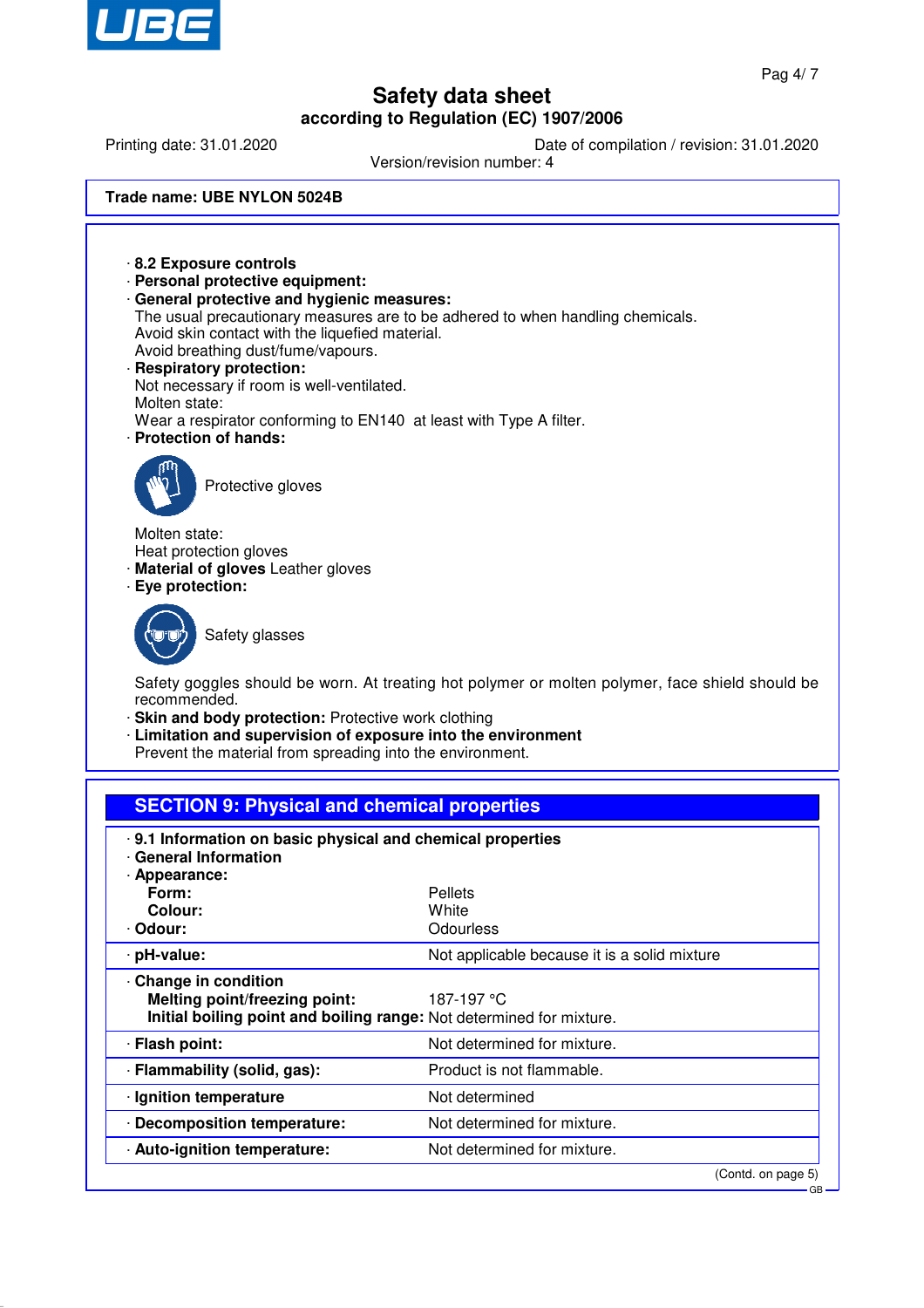

Printing date: 31.01.2020 Date of compilation / revision: 31.01.2020

Version/revision number: 4

**Trade name: UBE NYLON 5024B**

| · Explosive properties:                                                  |                                               |  |
|--------------------------------------------------------------------------|-----------------------------------------------|--|
|                                                                          | Product does not present an explosion hazard. |  |
| <b>Explosion limits:</b>                                                 |                                               |  |
| Not determined for mixture.<br>Lower:                                    |                                               |  |
| Upper:<br>Not determined for mixture.                                    |                                               |  |
| · Vapour pressure:                                                       | Not applicable because it is a solid mixture  |  |
| ⋅ Density at 20 °C:<br>1.09-1.19 $g/cm3$                                 |                                               |  |
| · Vapour density                                                         | Not applicable because it is a solid mixture  |  |
| <b>Evaporation rate</b>                                                  | Not applicable because it is a solid mixture  |  |
| · Solubility in / Miscibility with                                       |                                               |  |
| Insoluble.<br>water:                                                     |                                               |  |
| · Partition coefficient: n-octanol/water:<br>Not determined for mixture. |                                               |  |
| · Viscosity:                                                             |                                               |  |
| Dynamic at 20 °C:<br>187-201 ml/g (ISO 307)                              |                                               |  |
| Kinematic:                                                               | Not applicable because it is a solid mixture  |  |
| 9.2 Other information                                                    | No further relevant information available.    |  |

### **SECTION 10: Stability and reactivity**

- · **10.1 Reactivity** Stable under ordinary conditions of use and storage.
- · **10.2 Chemical stability** Stable at environment temperature.
- The product is stable if stored and handled as prescribed/indicated
- · **Thermal decomposition / conditions to be avoided:**
- No decomposition if used according to specifications.
- · **10.3 Possibility of hazardous reactions**
- No hazardous reactions if stored and handled as prescribed/indicated.
- · **10.4 Conditions to avoid**
- Avoid heat, flames, sparks and other sources of ignition.
- Avoid high temperature
- · **10.5 Incompatible materials:** Oxidizing agents, acids, bases and reactive agents.
- · **10.6 Hazardous decomposition products:**
- Carbon monoxide Carbon dioxide Hydrogen cyanide (prussic acid) Ammonia

### **SECTION 11: Toxicological information**

· **11.1 Information on toxicological effects**

- · **Acute toxicity** Based on available data, the classification criteria are not met.
- · **Primary irritant effect:**
- · **Skin corrosion/irritation** Based on available data, the classification criteria are not met.
- · **Serious eye damage/irritation** Based on available data, the classification criteria are not met.
- · **Respiratory or skin sensitisation** Based on available data, the classification criteria are not met.
- · **CMR effects (carcinogenity, mutagenicity and toxicity for reproduction)**
- · **Germ cell mutagenicity** Based on available data, the classification criteria are not met.
- · **Carcinogenicity** Based on available data, the classification criteria are not met.

(Contd. on page 6)

GB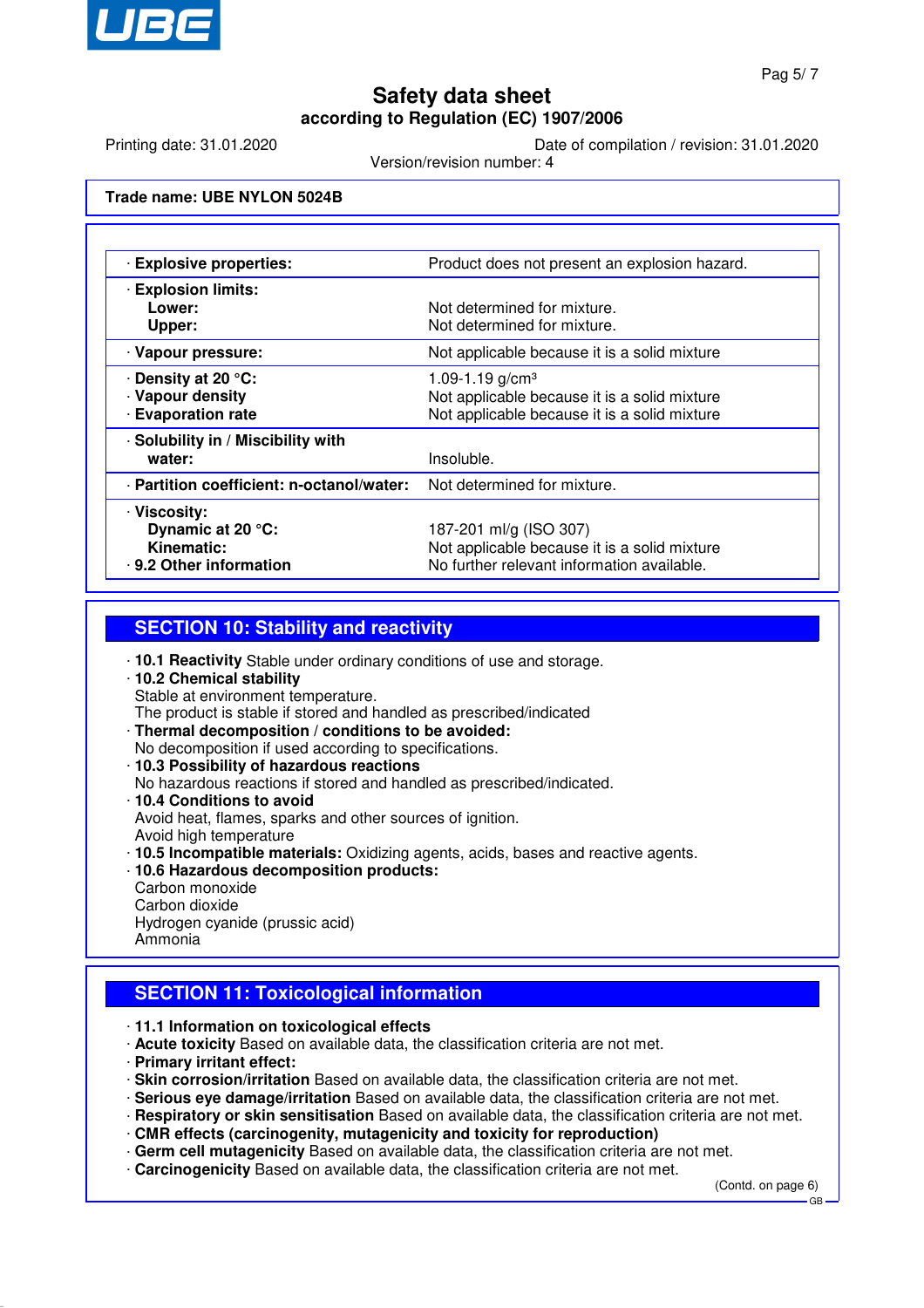

Printing date: 31.01.2020 Date of compilation / revision: 31.01.2020

Version/revision number: 4

**Trade name: UBE NYLON 5024B**

- · **Reproductive toxicity** Based on available data, the classification criteria are not met.
- · **STOT-single exposure** Based on available data, the classification criteria are not met.
- · **STOT-repeated exposure** Based on available data, the classification criteria are not met.
- · **Aspiration hazard** Based on available data, the classification criteria are not met.

#### **SECTION 12: Ecological information**

- · **12.1 Toxicity**
- · **Aquatic toxicity:** No further relevant information available.
- · **12.2 Persistence and degradability** No further relevant information available.
- · **12.3 Bioaccumulative potential** No further relevant information available.
- · **12.4 Mobility in soil** No further relevant information available.
- · **12.5 Results of PBT and vPvB assessment**
- · **PBT:** Not applicable.
- · **vPvB:** Not applicable.
- · **12.6 Other adverse effects** No further relevant information available.

#### **SECTION 13: Disposal considerations**

#### · **13.1 Waste treatment methods**

· **Recommendation**

Chemical residues generally count as special waste

Must not be disposed together with household garbage. Do not allow product to reach sewage system.

Disposal must be made according to official regulations.

- · **Uncleaned packaging:**
- · **Recommendation:**

Packaging may contain residues of the product and should be treated accordingly. Disposal must be made according to official regulations.

| <b>SECTION 14: Transport information</b>               |                 |                              |  |
|--------------------------------------------------------|-----------------|------------------------------|--|
| 14.1 UN-Number<br>· ADR, ADN, IMDG, IATA               | Not applicable  |                              |  |
| 14.2 UN proper shipping name<br>· ADR, ADN, IMDG, IATA | Not applicable  |                              |  |
| 14.3 Transport hazard class(es)                        |                 |                              |  |
| · ADR, ADN, IMDG, IATA<br>· Class                      | Not applicable  |                              |  |
| 14.4 Packing group<br>· ADR, IMDG, IATA                | Not applicable  |                              |  |
| 14.5 Environmental hazards:<br>· Marine pollutant:     | No              |                              |  |
| 14.6 Special precautions for user                      | Not applicable. |                              |  |
|                                                        |                 | (Contd. on page 7)<br>$GB -$ |  |